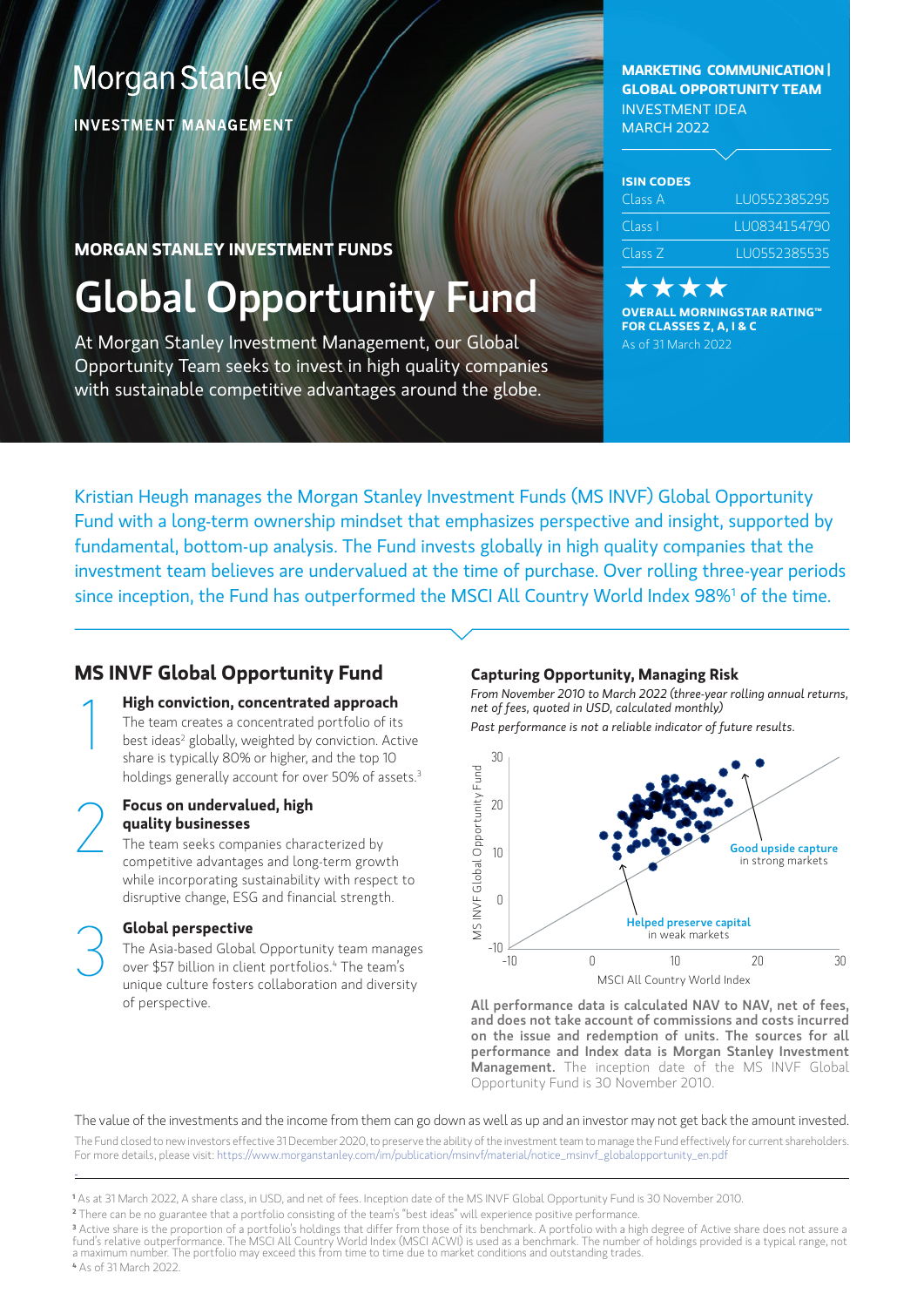#### **Investment Team5**

The Fund is managed by Kristian Heugh, who is based in Asia.



KRISTIAN HEUGH *Managing Director Joined Morgan Stanley in 2001 and has 21 years of industry experience*

#### **Insights Lead to High Conviction6**

*All data as of 31 March 2022*

|                       | <b>KEY COMPETITIVE STRATEGY</b> | <b>COUNTRY OF DOMICILE</b> | <b>GLOBAL OPPORTUNITY FUND (%)</b> |
|-----------------------|---------------------------------|----------------------------|------------------------------------|
| <b>ServiceNow</b>     | Differentiation                 | United States              | 6.4                                |
| Uber                  | Network Platform                | United States              | 6.3                                |
| DSV A/S               | Cost Focus                      | Denmark                    | 5.8                                |
| <b>HDFC Bank</b>      | Cost Leadership                 | India                      | 5.5                                |
| Amazon                | Cost Leadership                 | United States              | 4.9                                |
| MercadoLibre          | Network Effect                  | Argentina                  | 4.3                                |
| <b>Walt Disney</b>    | <b>Brand</b>                    | United States              | 4.1                                |
| Shopify               | Differentiation                 | Canada                     | 4.1                                |
| <b>Meta Platforms</b> | Network Platform                | <b>United States</b>       | 4.1                                |
| Coupang               | Differentiation                 | South Korea                | 3.8                                |

**TOTAL** 49.4

As of 31 March 2022, the Fund does not have direct exposure to and does not hold companies listed or domiciled in Russia, Ukraine or Belarus.

#### **Investment Performance– Class A (% net of fees)**

*Average Annual Total Return (Periods ending 31 March 2022).*  Past performance is not a reliable indicator of future results.



#### **Calendar Year Returns (%)**

|                                                                   | 2021  | 2020  | 2019 | 2018 2017 2016                             |            | 2015 2014 2013 | 2012    |
|-------------------------------------------------------------------|-------|-------|------|--------------------------------------------|------------|----------------|---------|
| Class A                                                           | -0.06 | 54.01 |      | 34.82 - 7.36 - 48.44 - 0.56 - 18.62 - 7.40 |            | $-38.61$       | 9.14    |
| <b>MSCI All Country World Index</b> 18.54 16.25 26.60 -9.41 23.97 |       |       |      |                                            | 7.86 -2.36 | 4.16 22.80     | - 16.13 |

#### **Risk Considerations**

- The fund relies on other parties to fulfill certain services, investments or transactions. If these parties become insolvent, it may expose the fund to financial loss.
- Sustainability factors can pose risks to investments, for example: impact asset values, increased operational costs.
- There may be an insufficient number of buyers or sellers which may affect the funds ability to buy or sell securities.
- Investments in China involves a risk of a total loss due to factors such as government action or inaction, market volatility and reliance on primary trading partners.
- Investment in China A-Shares via Shanghai-Hong Kong and Shenzhen-Hong Kong Stock Connect programs may also entail additional risks, such as risks linked to the ownership of shares.
- There are increased risks of investing in emerging markets as political, legal and operational systems may be less developed than in developed markets.
- Past performance is not a reliable indicator of future results. Returns may increase or decrease as a result of currency fluctuations. The value of investments and the income from them can go down as well as up and investors may lose all or a substantial portion of his or her investment.
- The value of the investments and the income from them will vary and there can be no assurance that the Fund will achieve its investment objectives.
- Investments may be in a variety of currencies and therefore changes in rates of exchange between currencies may cause the value of investments to decrease or increase. Furthermore, the value of investments may be adversely affected by fluctuations in exchange rates between the investor's reference currency and the base currency of the investments.

**5** As of 31 March 2022.

**<sup>6</sup>** These securities and percentage allocations are only for illustrative purposes and do not constitute, and should not be construed as, investment advice or recommendations with respect to the securities or investments mentioned.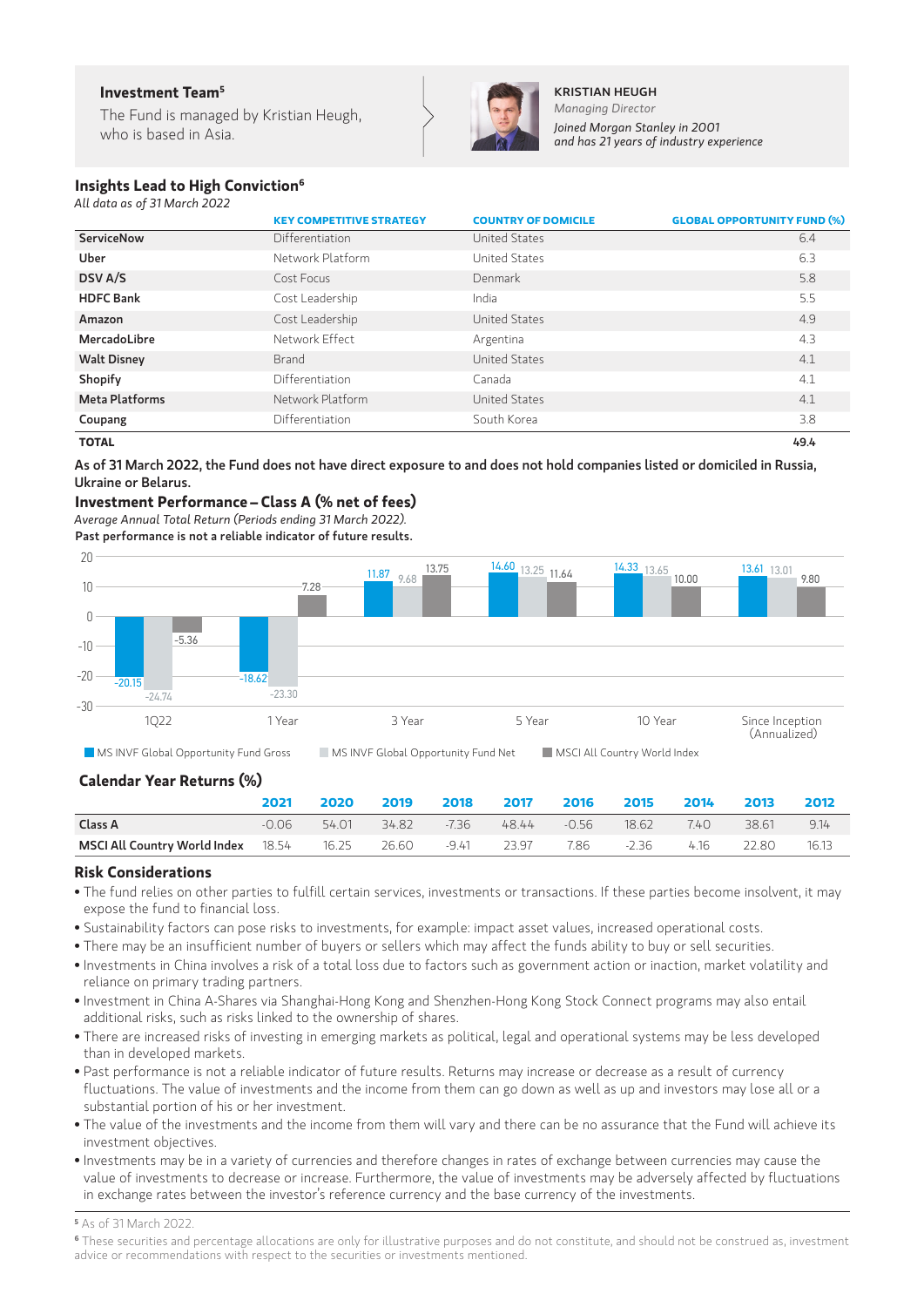This is a marketing communication. Applications for shares in the Fund should not be made without first consulting the current Prospectus and the Key Investor Information Document ("KIID"), which are available in English and in the official language of your local jurisdiction at [morganstanleyinvestmentfunds.com](http://morganstanleyinvestmentfunds.com) or free of charge from the Registered Office of Morgan Stanley Investment Funds, European Bank and Business Centre, 6B route de Trèves, L-2633 Senningerberg, R.C.S. Luxemburg B 29 192. A summary of investor rights is available in English at the same website.

If the management company of the relevant Fund decides to terminate its arrangement for marketing that Fund in any EEA country where it is registered for sale, it will do so in accordance with the relevant UCITS rules.

#### **INDEX INFORMATION**

The MSCI All Country World Index (ACWI) is a free float-adjusted market capitalization weighted index designed to measure the equity market performance of developed and emerging markets. The term "free float" represents the portion of shares outstanding that are deemed to be available for purchase in the public equity markets by investors. The performance of the Index is listed in U.S. dollars and assumes reinvestment of net dividends.

#### **DISTRIBUTION**

This communication is only intended for and will only be distributed to persons resident in jurisdictions where such distribution or availability would not be contrary to local laws or regulations. In particular, the Shares are not for distribution to US persons.

Ireland: Morgan Stanley Investment Management (Ireland) Limited. Registered Office: The Observatory, 7-11 Sir John Rogerson's Quay, Dublin 2, Ireland. Registered in Ireland under company number 616662. Regulated by the Central Bank of Ireland. United Kingdom: Morgan Stanley Investment Management Limited is authorised and regulated by the Financial Conduct Authority. Registered in England. Registered No. 1981121. Registered Office: 25 Cabot Square, Canary Wharf, London E14 4QA, authorised and regulated by the Financial Conduct Authority. Dubai: Morgan Stanley Investment Management Limited (Representative Office, Unit Precinct 3-7th Floor-Unit 701 and 702, Level 7, Gate Precinct Building 3, Dubai International Financial Centre, Dubai, 506501, United Arab Emirates. Telephone: +97 (0)14 709 7158). Germany: Morgan Stanley Investment Management Limited Niederlassung Deutschland, Grosse Gallusstrasse 18, 60312 Frankfurt am Main, Germany (Gattung: Zweigniederlassung (FDI) gem. § 53b KWG). Italy: Morgan Stanley Investment Management Limited, Milan Branch (Sede Secondaria di Milano) is a branch of Morgan Stanley Investment Management Limited, a company registered in the UK, authorised and regulated by the Financial Conduct Authority (FCA), and whose registered office is at 25 Cabot Square, Canary Wharf, London, E14 4QA. Morgan Stanley Investment Management Limited Milan Branch (Sede Secondaria di Milano) with seat in Palazzo Serbelloni Corso Venezia, 16 20121 Milano, Italy, is registered in Italy with company number and VAT number 08829360968. The Netherlands: Morgan Stanley Investment Management, Rembrandt Tower, 11th Floor Amstelplein 1 1096HA, Netherlands. Telephone: 31 2-0462-1300. Morgan Stanley Investment Management is a branch office of Morgan Stanley Investment Management Limited. Morgan Stanley Investment Management Limited is authorised and regulated by the Financial Conduct Authority in the United Kingdom. **Switzerland:** Morgan Stanley & Co. International plc, London, Zurich Branch Authorised and regulated by the Eidgenössische Finanzmarktaufsicht ("FINMA"). Registered with the Register of Commerce Zurich CHE-115.415.770. Registered Office: Beethovenstrasse 33, 8002 Zurich, Switzerland, Telephone +41 (0) 44 588 1000. Facsimile Fax: +41(0) 44 588 1074.

Australia: This publication is disseminated in Australia by Morgan Stanley Investment Management (Australia) Pty Limited ACN: 122040037, AFSL No. 314182, which accepts responsibility for its contents. This publication, and any access to it, is intended only for "wholesale clients" within the meaning of the Australian Corporations Act. Hong Kong: This document has been issued by Morgan Stanley Asia Limited for use in Hong Kong and shall only be made available to "professional investors" as defined under the Securities and Futures Ordinance of Hong Kong (Cap 571). The contents of this document have not been reviewed nor approved by any regulatory authority including the Securities and Futures Commission in Hong Kong. Accordingly, save where an exemption is available under the relevant law, this document shall not be issued, circulated, distributed, directed at, or made available to, the public in Hong Kong. Singapore: This publication should not be considered to be the subject of an invitation for subscription or purchase, whether directly or indirectly, to the public or any member of the public in Singapore other than (i) to an institutional investor under section 304 of the Securities and Futures Act, Chapter 289 of Singapore ("SFA"), (ii) to a "relevant person" (which includes an accredited investor) pursuant to section 305 of the SFA, and such distribution is in accordance with the conditions specified in section 305 of the SFA; or (iii) otherwise pursuant to, and in accordance with the conditions of, any other applicable provision of the SFA. In particular, for investment funds that are not authorized or recognized

by the MAS, units in such funds are not allowed to be offered to the retail public; any written material issued to persons as aforementioned in connection with an offer is not a prospectus as defined in the SFA and, accordingly, statutory liability under the SFA in relation to the content of prospectuses does not apply, and investors should consider carefully whether the investment is suitable for them. This publication has not been reviewed by the Monetary Authority of Singapore.

#### **IMPORTANT INFORMATION**

EMEA: This marketing communication has been issued by Morgan Stanley Investment Management Limited ("MSIM"). Authorised and regulated by the Financial Conduct Authority. Registered in England No. 1981121. Registered Office: 25 Cabot Square, Canary Wharf, London E14 4QA.

This document contains information relating to the sub-fund ("Fund") of Morgan Stanley Investment Funds, a Luxembourg domiciled Société d'Investissement à Capital Variable. Morgan Stanley Investment Funds (the "Company") is registered in the Grand Duchy of Luxembourg as an undertaking for collective investment pursuant to Part 1 of the Law of 17th December 2010, as amended. The Company is an Undertaking for Collective Investment in Transferable Securities ("UCITS").

Applications for shares in the Fund should not be made without first consulting the current Prospectus, Key Investor Information Document ("KIID"), Annual Report and Semi-Annual Report ("Offering Documents"), or other documents available in your local jurisdiction which is available free of charge from the Registered Office: European Bank and Business Centre, 6B route de Trèves, L-2633 Senningerberg, R.C.S. Luxemburg B 29 192. In addition, all Italian investors should refer to the 'Extended Application Form', and all Hong Kong investors should refer to the 'Additional Information for Hong Kong Investors' section, outlined within the Prospectus. Copies of the Prospectus, KIID, the Articles of Incorporation and the annual and semi- annual reports, in German, and further information can be obtained free of charge from the representative in Switzerland. The representative in Switzerland is Carnegie Fund Services S.A., 11, rue du Général-Dufour, 1204 Geneva. The paying agent in Switzerland is Banque Cantonale de Genève, 17, quai de l'Ile, 1204 Geneva. The document has been prepared solely for informational purposes and does not constitute an offer or a recommendation to buy or sell any particular security or to adopt any specific investment strategy.

Any index referred to herein is the intellectual property (including registered trademarks) of the applicable licensor. Any product based on an index is in no way sponsored, endorsed, sold or promoted by the applicable licensor and it shall not have any liability with respect thereto. The Fund is actively managed, and the management of the fund is not constrained by or compared to the composition of the Benchmark.

All investments involve risks, including the possible loss of principal. The material contained herein has not been based on a consideration of any individual client circumstances and is not investment advice, nor should it be construed in any way as tax, accounting, legal or regulatory advice. To that end, investors should seek independent legal and financial advice, including advice as to tax consequences, before making any investment decision.

The use of leverage increases risks, such that a relatively small movement in the value of an investment may result in a disproportionately large movement, unfavourable as well as favourable, in the value of that investment and, in turn, the value of the Fund.

Investment in the Fund concerns the acquisition of units or shares in a fund, and not in a given underlying asset such as building or shares of a company, as these are only the underlying assets owned.

The information contained in this communication is not a research recommendation or 'investment research' and is classified as a 'Marketing Communication' in accordance with the applicable European or Swiss regulation. This means that this marketing communication (a) has not been prepared in accordance with legal requirements designed to promote the independence of investment research (b) is not subject to any prohibition on dealing ahead of the dissemination of investment research.

MSIM has not authorised financial intermediaries to use and to distribute this document, unless such use and distribution is made in accordance with applicable law and regulation. MSIM shall not be liable for, and accepts no liability for, the use or misuse of this document by any such financial intermediary. If you are a distributor of the Morgan Stanley Investment Funds, some or all of the funds or shares in individual funds may be available for distribution. Please refer to your sub-distribution agreement for these details before forwarding fund information to your clients.

The whole or any part of this material may not be directly or indirectly reproduced, copied, modified, used to create a derivative work, performed, displayed, published, posted, licensed, framed, distributed or transmitted or any of its contents disclosed to third parties without the Firm's express written consent. This material may not be linked to unless such hyperlink is for personal and non-commercial use. All information contained herein is proprietary and is protected under copyright and other applicable law.